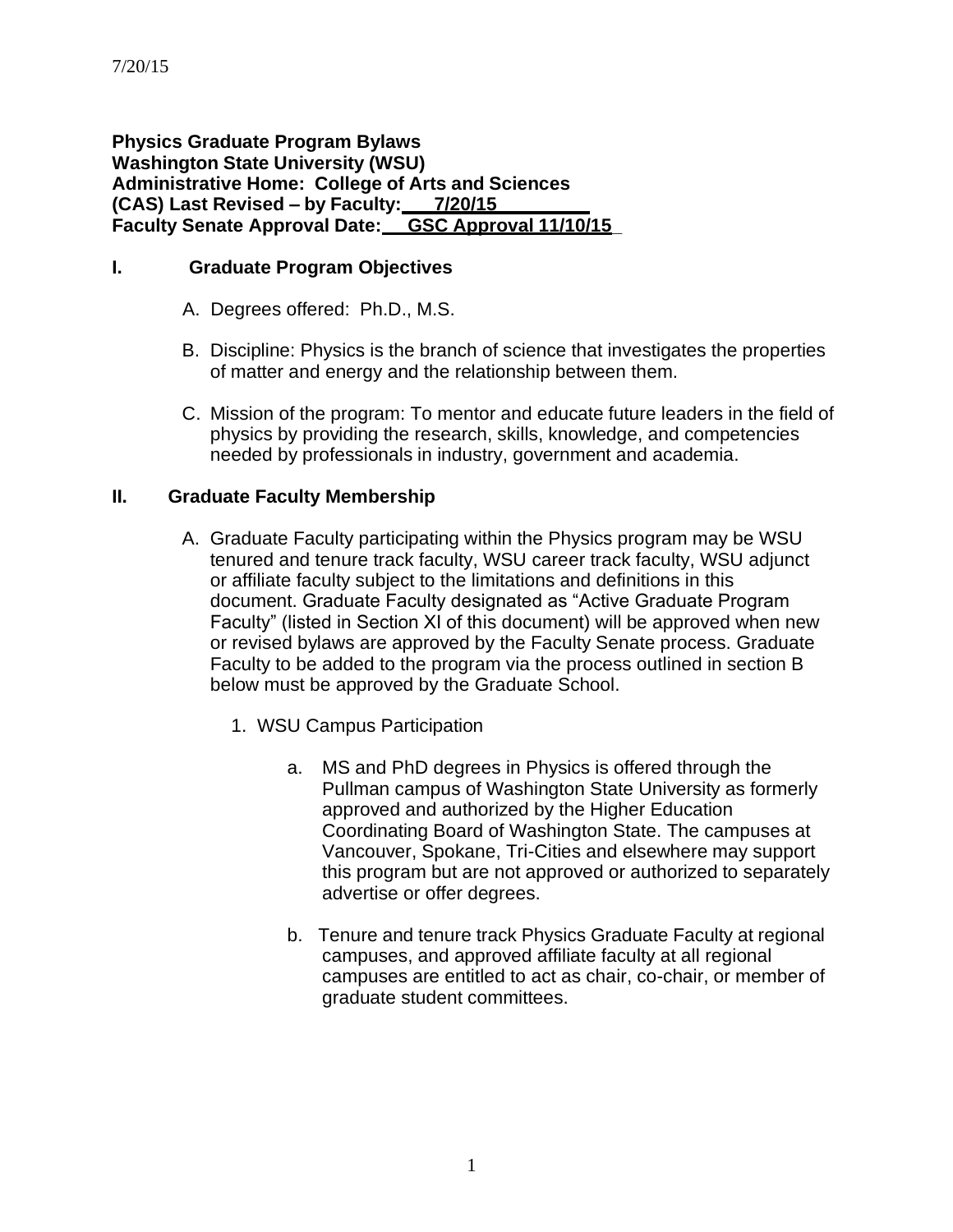- 2. Graduate Faculty Participation
	- a. Graduate Faculty participation in Physics is independent and separate from academic department, school or college affiliations.
	- b. All active members of the Graduate Faculty of Physics are eligible to act as co-chair or member of graduate student committees, teach graduate courses, and supervise research. Active Graduate Faculty of Physics who are also faculty in the Department of Physics and Astronomy are eligible to vote on program matters and sit on graduate study committees.
- 3. Expertise Required of Graduate Faculty

Graduate Faculty within Physics are expected to have a Ph.D. or equivalent doctoral-level degree in a field related to physics. In addition, they must have demonstrated disciplinary expertise in a field related to physics, interest and experience in mentoring and teaching of graduate students in this field, and relevant professional accomplishments. All committee members must hold degrees of a level comparable to or higher than the degree sought by the candidate.

4. Active Research Appropriate to Physics

Over a period of the most recent past five years, Physics Graduate Faculty must be actively involved in research and teaching related to Physics and Astronomy, as evidenced by external grant or contract support, peer-reviewed publications, graduate student mentoring, teaching of relevant undergraduate and or graduate level courses, and/or other relevant professional accomplishments.

- 5. Categories of Physics Graduate Faculty
	- **a. Tenure or Tenure Track Faculty within the WSU Department of Physics and Astronomy** Physics Graduate Faculty who are tenure or tenure track faculty within the Department of Physics and Astronomy may be active Physics Graduate Faculty and entitled to act as chair or co-chair or member of graduate student committees, teach graduate courses, and supervise research. They may also vote on program matters and serve on the Graduate Studies Committee.
	- **b. Career Track Faculty within the WSU Department of Physics and Astronomy**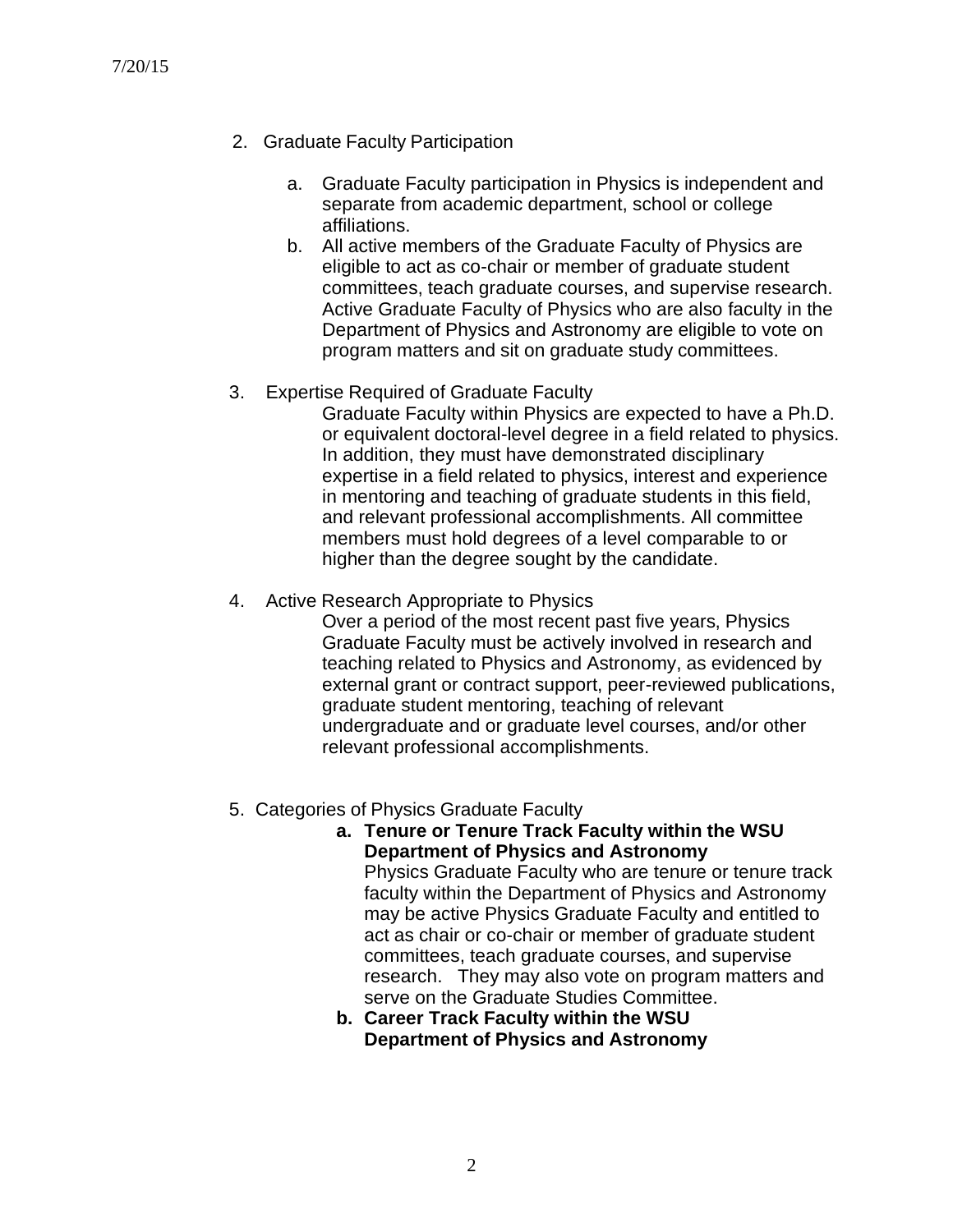Career track Graduate Faculty internal to the Department of Physics and Astronomy may include scholarly professors, and teaching professors.Such faculty may be active Physics Graduate Faculty and entitled to act as chair or co-chair or member of graduate student committees, teach graduate courses, and supervise research. They may also vote on program matters and to serve on the Graduate Studies Committee.

**c. Graduate Faculty Internal to WSU but External to the WSU Department of Physics and Astronomy (affiliate faculty)**

This category includes affiliate faculty to the Department of Physics and Astronomy, who are internal to WSU but members of another department, whether tenured or not. Affiliate faculty may be active Physics Graduate Faculty and entitled to act as chair or co-chair or member of graduate student committees, teach graduate courses, and supervise research. They may not vote on program matters or serve on the Graduate Studies Committee.

### **d. Graduate Faculty External to WSU**

Professionals who are not WSU faculty may be granted Graduate Faculty participation within the Physics Graduate Program if they are first officially approved as adjunct faculty for WSU. Adjunct faculty who are approved as active Physics Graduate Faculty are entitled to act as a member of graduate student committees or co-chair a committee with a tenured or tenure track member who is also an active member of the Physics Graduate Faculty; teach graduate courses; and supervise research. They may not vote on program matters or serve in the Graduate Studies Committee.

### 6. External Individual Committee Members

#### **a. Number of members on graduate student committees**:

Graduate student committees must have at least three members. There is no upper limit on the size of the committee.

**b.** *Individual Committee Member Internal to WSU*: Individuals not officially participating as Graduate Faculty within the Physics Program (for example, a faculty member from another WSU department or program) may serve on graduate committees as long as they are a member of the Graduate Faculty in their own program or

3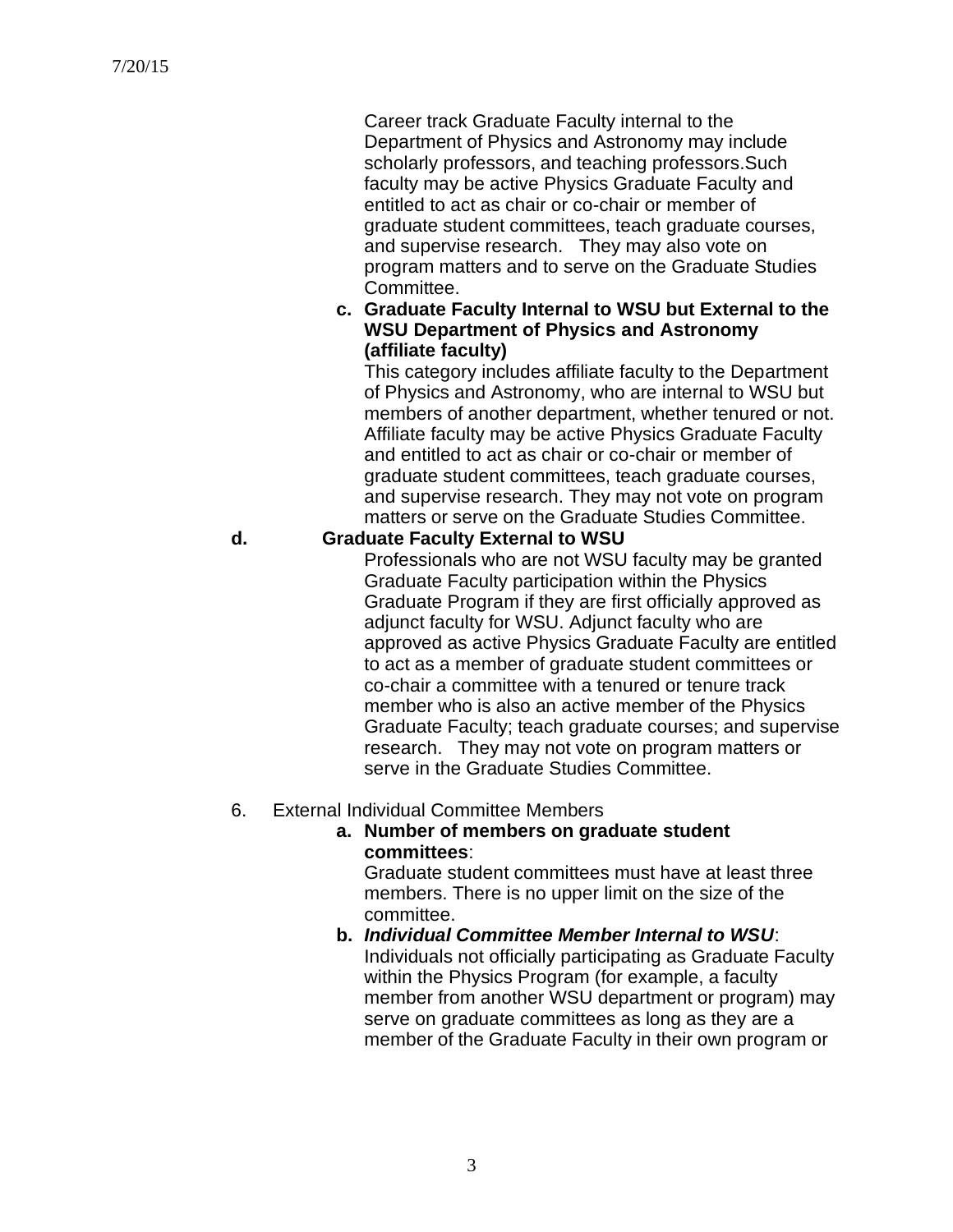discipline and their committee appointment is approved by the Physics and Astronomy Department Chair.

*c. Individual Committee Member External to WSU:* Individuals not officially participating as Graduate Faculty within any graduate program at WSU (for example, a faculty member from another university or research entity) may be approved to serve as a thesis/dissertation committee member for an individual student on a case-by-case basis. The committee chair for that student should forward the name and a curriculum vitae of the desired committee member to the Physics and Astronomy Department Chair. With approval of the Chair, the nomination (with accompanying CV or other documentation of expertise) is forwarded to the Dean of the Graduate School for final approval.

- B. Application for Graduate Faculty Membership
	- **1. Current Active Physics Graduate Faculty** are listed in Section XI of this document.
	- **2. Tenure track and tenured faculty within the Department of Physics and Astronomy**

Tenure track and tenured professors in the Department of Physics and Astronomy automatically meet minimum Graduate Faculty requirements as a result of rigorous hiring procedures. Newly hired individuals will be appointed to Program Faculty status at their start dates.

## **3. Career faculty within the Department of Physics and Astronomy**

Career track faculty in the Department of Physics and Astronomy includes faculty in scholarly and teaching professor positions.

They may seek approval as Graduate Faculty members. For approval, a letter of nomination and current curriculum vitae of the nominee should be submitted to the Department Chair. The Department Chair will circulate application materials to all active Graduate Faculty within the Department of Physics and Astronomy to evaluate and vote on the application. Acceptance as a Graduate Faculty Member requires a positive vote by a majority of those faculty who respond to the vote.

## **4. Affiliate Faculty**

Faculty from other programs at WSU can be nominated for membership by submitting a letter of nomination and current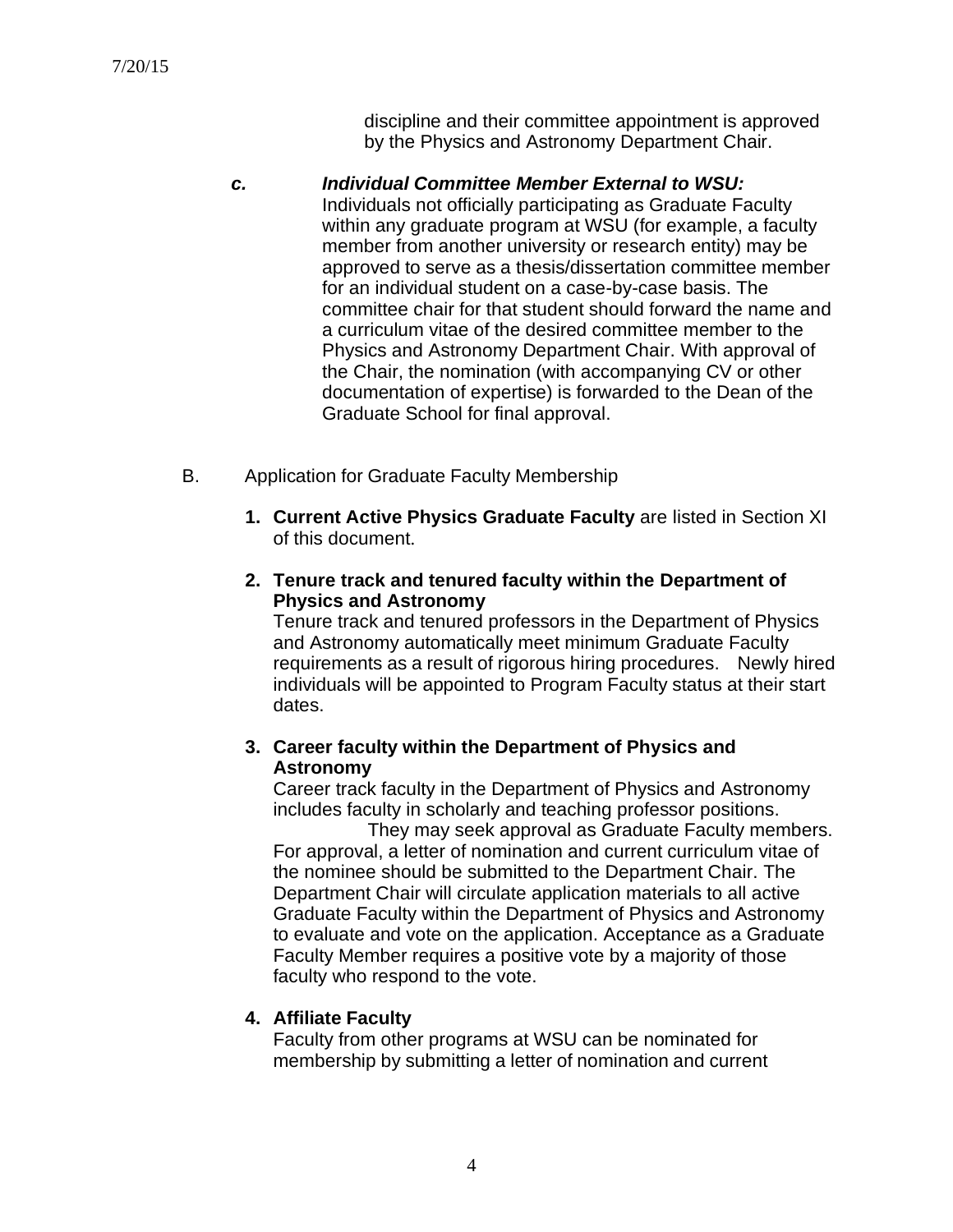curriculum vitae of the nominee to the Department Chair. The Department Chair will circulate application materials to all active Graduate Faculty within the Department of Physics and Astronomy to evaluate and vote on the application. Acceptance as a Graduate Faculty Member requires a positive vote by a majority of those faculty who respond to the vote.

### **5. Graduate Faculty external to WSU**

Professionals outside WSU may join the Physics Graduate Faculty as adjunct professors following the same nomination, application, and voting procedure described above for affiliate faculty.

- **6. Expectations commensurate with Graduate Faculty status** There should be a commitment to maintain the highest standards of mentoring for graduate students. In addition, contributions and qualifications of successful Graduate Faculty must include one or more of the following:
	- a. A reasonable expectation to maintain an active, funded research program that can support one or more Physics graduate students.
	- b. Participation in various administrative, teaching, and other functions of the Physics graduate program, such as by serving on graduate program administrative committees; serving on a thesis or dissertation committees as member or chair; and/or providing graduate level instruction.
	- c. An ongoing record of publication of peer-reviewed manuscripts in Physics, astronomy, or a related discipline.
- C. Emeritus Faculty

Graduate Faculty in the Department of Physics and Astronomy who are granted Emeritus faculty status, as defined by WSU policy, shall be afforded all the rights and privileges of Graduate Faculty of the program provided they continue to participate in the Program as outlined under Continuation of Membership (Article II, Section D.). Participating emeritus faculty are entitled to chair, co-chair, serve as a committee member, supervise research and serve in the administrative and committee structure.

D. Continuation of Active Membership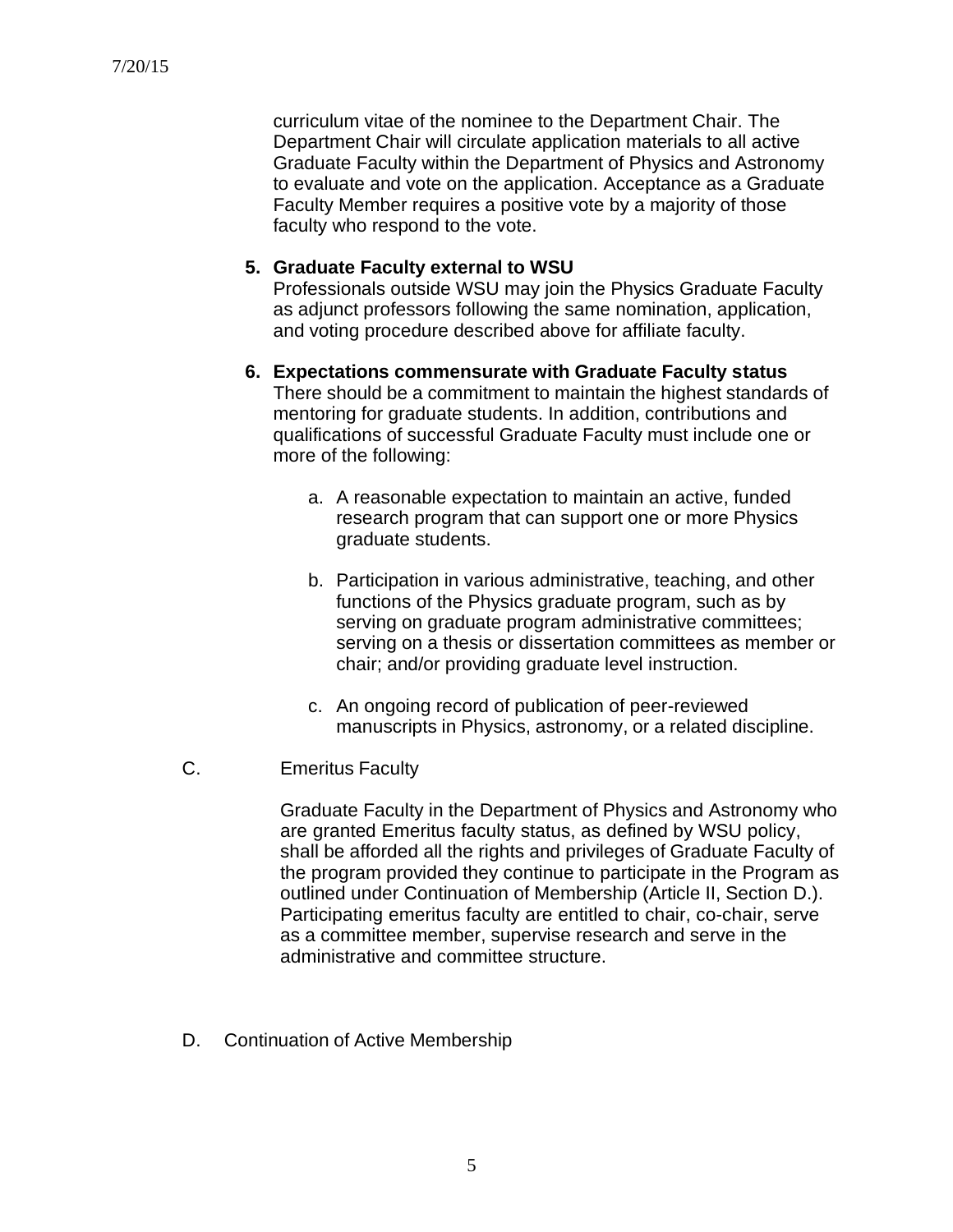- 1. Physics Graduate Faculty appointments will be reviewed annually by the Department Chair for continuation of active membership. Faculty will be evaluated for contributions to graduate instruction, research, and teaching. Sustaining significant contributions to the Physics graduate program is a requirement for continued active membership. Contributions may take the form of:
	- a. Chairing, co-chairing or being member of a graduate student committee in the Department of Physics and Astronomy or a related discipline such as Materials Science.
	- b. Teaching or co-teaching a graduate course in the Department of Physics and Astronomy or related discipline.
	- c. Supervising research of graduate students in the Department of Physics and Astronomy or related disciplines.
	- d. Serving in the administrative and committee structure of the Physics Graduate Program.
- 2. Faculty who do not make any contributions listed in D.1 for five consecutive years will be designated as inactive Graduate Faculty. Inactive Graduate Faculty do not have voting rights nor the right to chair graduate student committees. Initiation of any of the activities such as listed in Section D.1 above may result in restoration of active Graduate Faculty designation.
- E. Discontinuation of Membership

Upon request of an active or inactive Graduate Faculty member, his/her individual membership will be discontinued. If that individual's research and graduate program related activities subsequently increases, he/she may reapply for Graduate Faculty membership.

F. Membership Appeal Process

A negative membership decision in Physics may be appealed if made in writing to the Department Chair of Physics and Astronomy within 30 calendar days. The appeal will be evaluated by a majority vote of all Physics Graduate Faculty (see Section IX for definition of quorum). If unsuccessful, a final written appeal may be made to the Dean of the Graduate School within 30 calendar days following the vote of Physics Graduate Faculty.

#### **III. Administration**

Administration of the program and its activities is vested in the Department Chair with advice from the Graduate Studies Committee.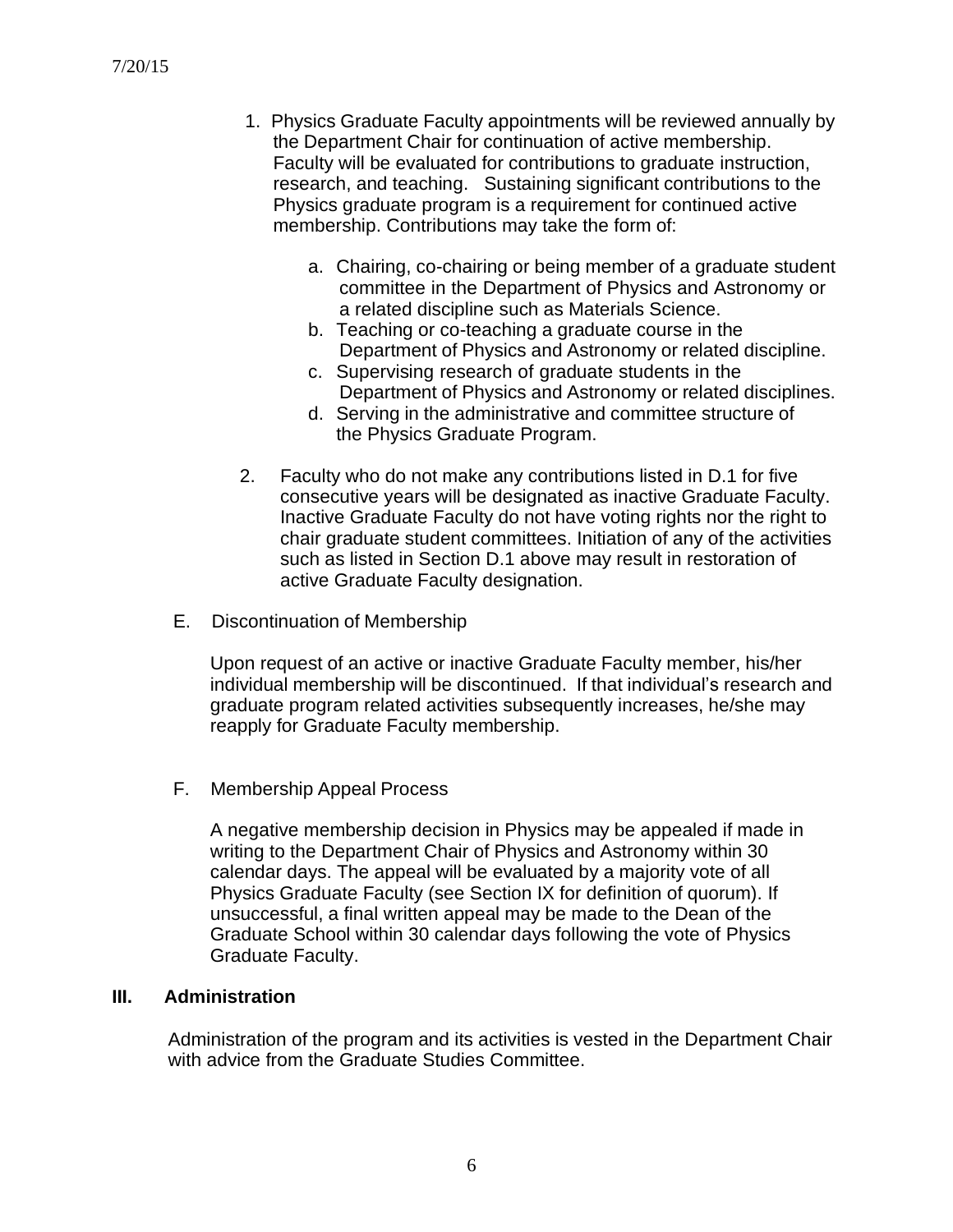# **IV. Physics and Astronomy Department Chair**

Graduate Program Responsibilities of the Physics and Astronomy Department Chair include but are not limited to the following:

- 1. Provide overall leadership of the Graduate Program.
- 2. Develop and implement policies.
- 3. Authorize or Represent the interests of Physics and Astronomy to campus and University administrators.
- 4. Call and or preside at meetings of the Graduate Studies Committee.
- 5. Call and preside at Physics and Astronomy faculty meetings.
- 6. Authorize all Physics and Astronomy administrative matters within the Graduate School.
- 7. Monitor and authorize the budget.
- 8. Supervise administrative personnel.
- 9. Authorize submissions of course or curriculum change/approval forms.
- 10. Authorize submissions of bylaws changes or approval forms.
- 11. Approve all publications related to Physics and Astronomy including web pages and catalog copy.
- 12. Authorize Physics and Astronomy course teaching assignments with relevant teaching faculty.
- 13. Act in name of and on behalf of the Graduate Studies Committee when the committee is unavailable.

## **V. Graduate Committees and Advisor**

### **A. Graduate Studies Committee**

Coordinates and advises the Department Chair in administering Physics Graduate Programs: Advising, Recruitment and Curriculum. The Academic Coordinator shall record and distribute minutes of each meeting to the faculty and maintain one copy for departmental records.

- 1. The Graduate Studies Committee is composed of 3 4 active Graduate Faculty members, including a Graduate Advisor.
- 2. Graduate Studies Committee members are appointed by the Department Chair. The Graduate Studies Committee may nominate individuals for committee membership. Final membership will be determined by the Department Chair.
- 3. Members of the Graduate Studies Committee will serve three year terms with an option for renewal.
- 4. The Graduate Studies Committee shall have no less than four voting members including the Department Chair. A single non-voting member of the Graduate Studies Committee is the Academic Coordinator, who is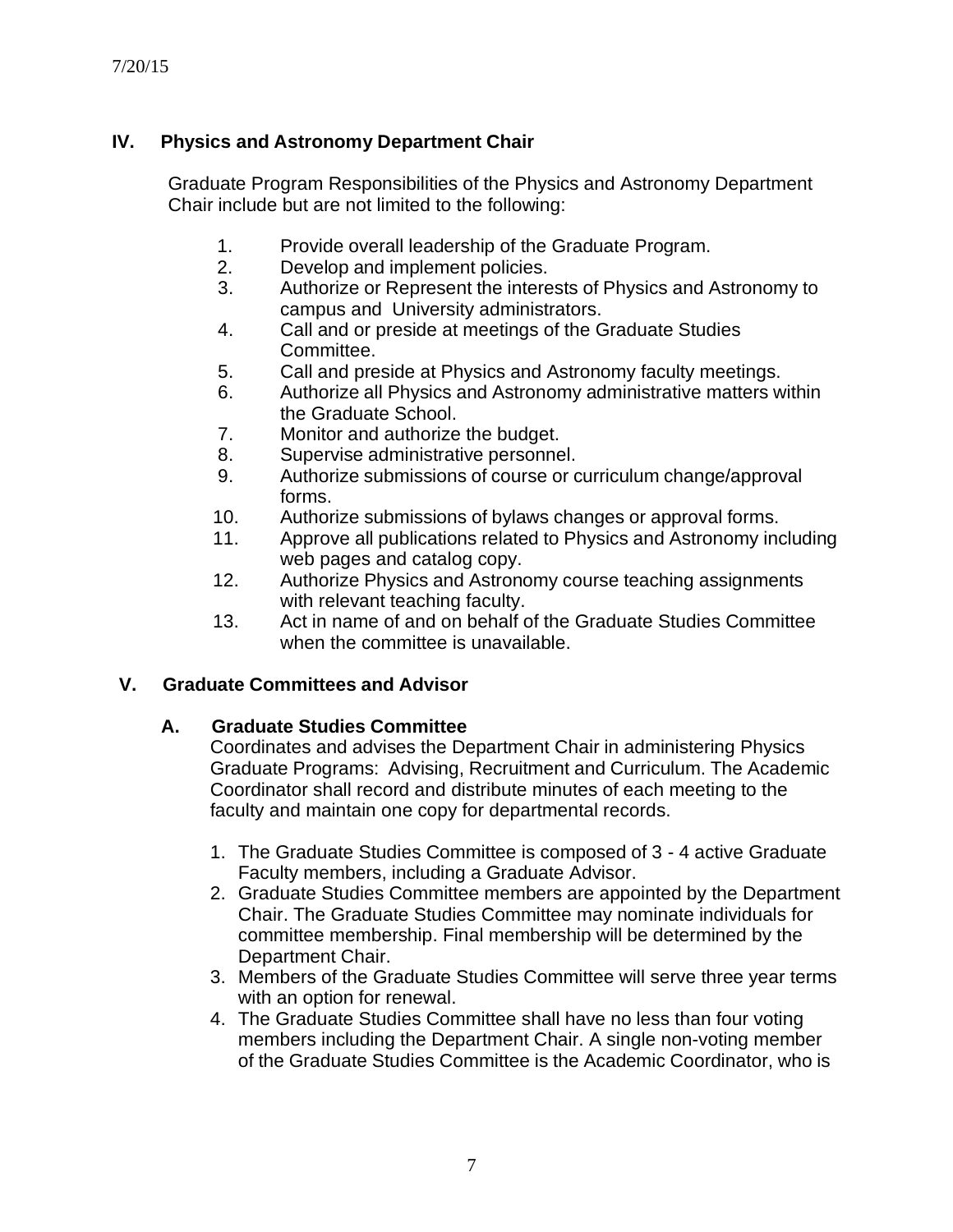an appointed staff person. Areas in which the Graduate Studies Committee shall assist and advise the Department Chair include:

- a. Manage graduate academic policies; develop and update longrange goals and plans for their attainment. Final decisions require a discussion and vote from the Physics Graduate Faculty.
- b. New graduate student recruitment.
- c. Serve as a sounding board for new ideas, changes, etc., in academic or administrative issues.
- d. Assist with the graduate program assessment process.
- e. Coordinate all activities related to review and revision of the Department of Physics and Astronomy graduate curriculum. Recommendations are made to the Department Chair to be presented to the Physics and Astronomy Graduate Faculty for approval by majority vote.

## B. **Graduate Recruitment and Admissions Subcommittee**:

- 1. Coordinates all activities related to recruitment and admission of Physics and Astronomy Department graduate students. Members of the Graduate Studies Committee minus the Graduate Advisor comprise this committee. The Chair of the Recruiting Committee shall be appointed by the Physics and Astronomy Department Chair.
- 2. Reviews all student applications and, in conjunction with the Department Chair, decides the disposition of applications for admission or rejection and financial support, including assistantships, and scholarship/fellowship enhancements. Duties include:
	- a. Work with Academic Coordinator to develop and maintain recruiting materials as needed.
	- b. Review all student applications and in conjunction with the Department Chair, after consultation with the appropriate Graduate Faculty, decide the disposition of applications as to acceptance or rejection in a timely manner.
	- c. Oversee occasional recruiting events such as Graduate Recruitment Weekends.
	- d. Review annual revisions of the Physics and Astronomy Department's Graduate Student Handbook. The Department Chair has final approval.
	- e. Participate in new student orientation held each fall semester.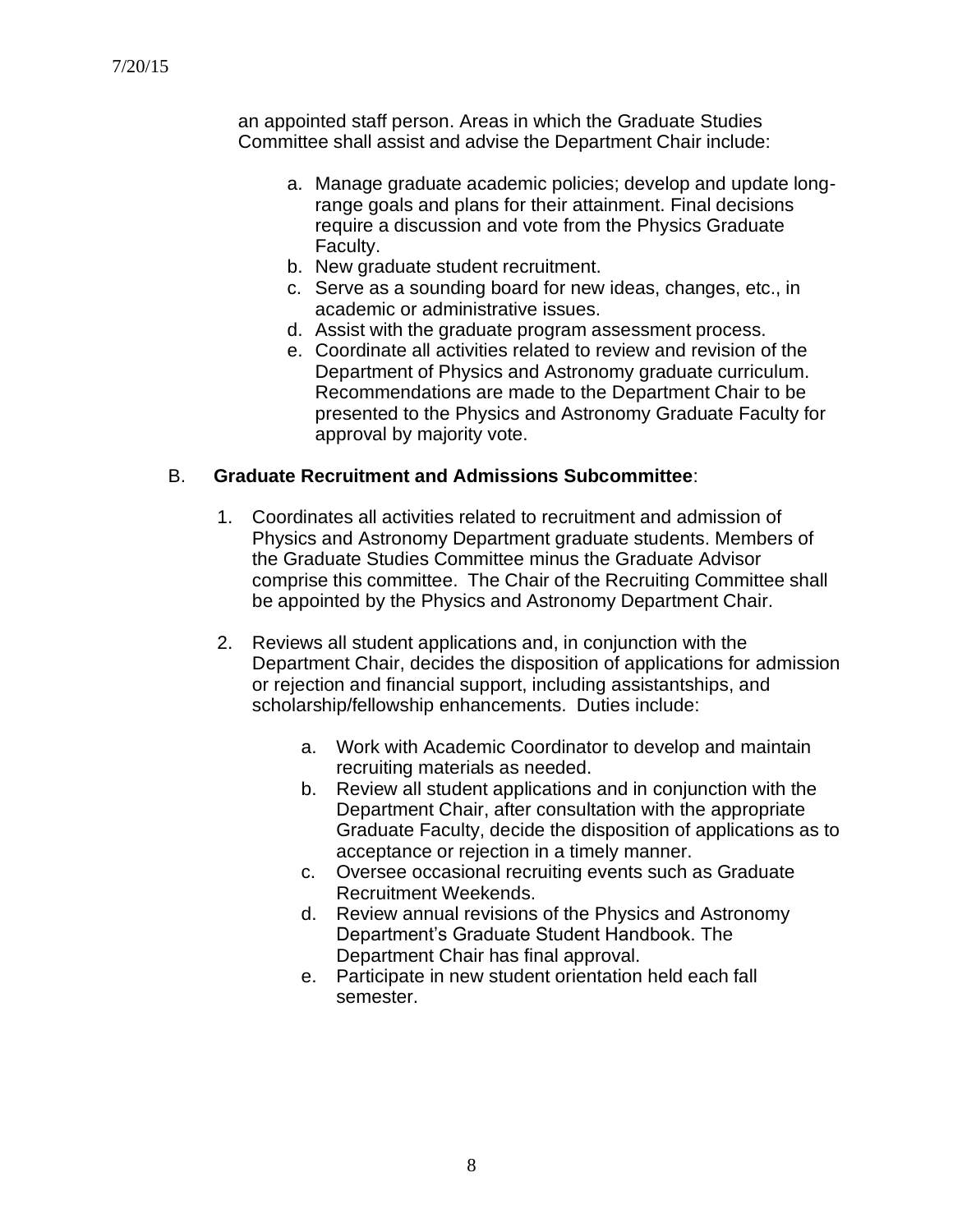## **C. Graduate Student Advisor**

The Physics and Astronomy Department's Graduate Advisor is appointed for three years with an option for renewal by the Department Chair. Duties and responsibilities include:

- a. Serving as interim advisor for incoming M.S. and Ph.D. students, prior to when they identify a mentoring graduate faculty member.
- b. Assessing student files for program requirements.
- c. Working closely with the Department Chair on case-by-case matters related to academic or work place issues.
- d. Serving in coordination with other Graduate Studies Committee on various curricular matters.
- e. Making recommendations to the Department chair regarding financial support of graduate students for their first and second years.

#### **D. Graduate Curriculum**

In addition to duties described under Section V.A, the Graduate Studies Committee coordinates activities related to the review and revision of the Physics and Astronomy curriculum. Duties include:

- a. Review of the Physics and Astronomy curriculum at least annually.
- b. Make recommendations to the Physics and Astronomy Department Chair to be presented to the Graduate Faculty for consideration and approval by majority vote.

### **E. Other Committees**

Ad hoc committees may be appointed by the Department Chair as needed. Addition of new standing committees, or changes to the existing committees, must be approved by amendment of the Bylaws.

### **VI. Graduate Student Committees**

- A. The initial selection, or subsequent changes, of a graduate student's committee shall be determined jointly by the student and the student's advisor. In accordance with the policies and procedures of the Graduate School at WSU, graduate students are not permitted to serve on committees of other graduate students.
- B. Graduate student M.S. or Ph.D. committees shall consist of a minimum of three members of the graduate faculty. Additionally, at least two of the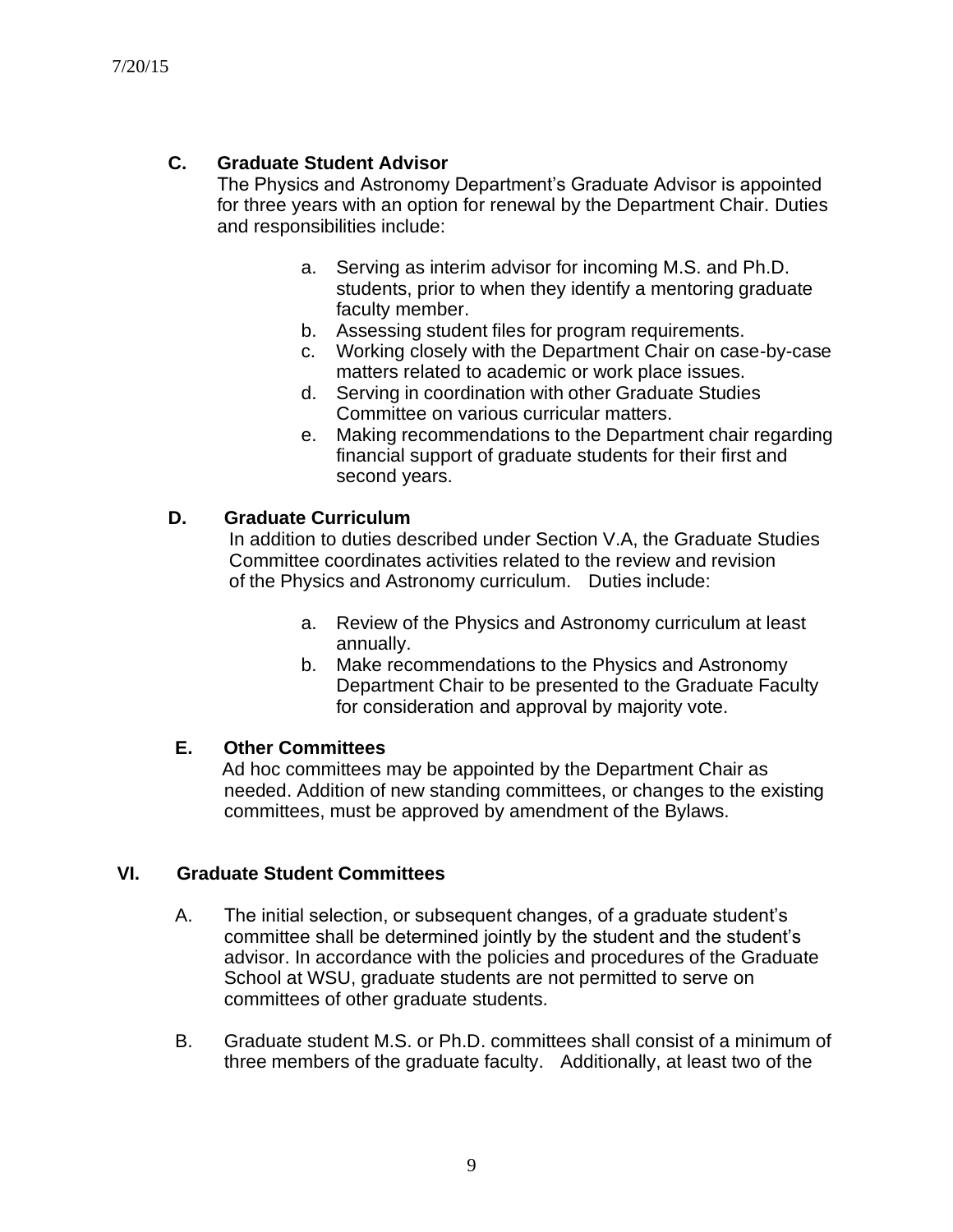committee members must be permanent WSU tenured or tenure-track faculty and Graduate Faculty in Physics.

C. As specified in the Graduate School's Policies and Procedures, the performance of each graduate student shall be reviewed annually.

#### **VII. Student Representatives**

At the discretion of the Physics and Astronomy Department Chair and Physics Graduate Faculty, student representation may be added or deleted from any committee structure. In accordance with the Policies and Procedures of the Graduate School at WSU, graduate students are not permitted to serve on the committees of other graduate students.

### **VIII. Graduate Faculty Meetings**

- A. The Department Chair shall as needed call meetings of the Graduate Faculty within the Department of Physics and Astronomy. All attempts will be made to provide a written agenda in advance.
- B. Other meetings may be called at the discretion of the Department Chair.
- C. A special meeting of the Physics Graduate Faculty within the Department of Physics and Astronomy may be called by petition of five or more Graduate Faculty Members.
- D. Efforts will be made to communicate items of interest, including notification of a faculty meeting, to the faculty via e-mail. With the exception of extreme circumstances, Physics Graduate Faculty meetings shall be called with a minimum of one week's notice.
- E. Graduate Faculty within the Department but not present on the Pullman campus at the time of the general Physics Graduate Faculty meeting may participate by telephone conference or other electronic means.

#### **IX. Quorum**

- A. For general graduate faculty meetings and votes, unless otherwise indicated, a quorum shall be defined as at least 30 percent of Program membership, excluding those outside the Department (adjunct and affiliate faculty). Faculty not present on the Pullman campus at the time of a Physics Graduate Faculty meeting may participate by telephone conference call or other electronic means.
- B. For graduate faculty meetings to assess whether students taking annual qualifying examinations have succeeded or not to Ph.D. candidacy a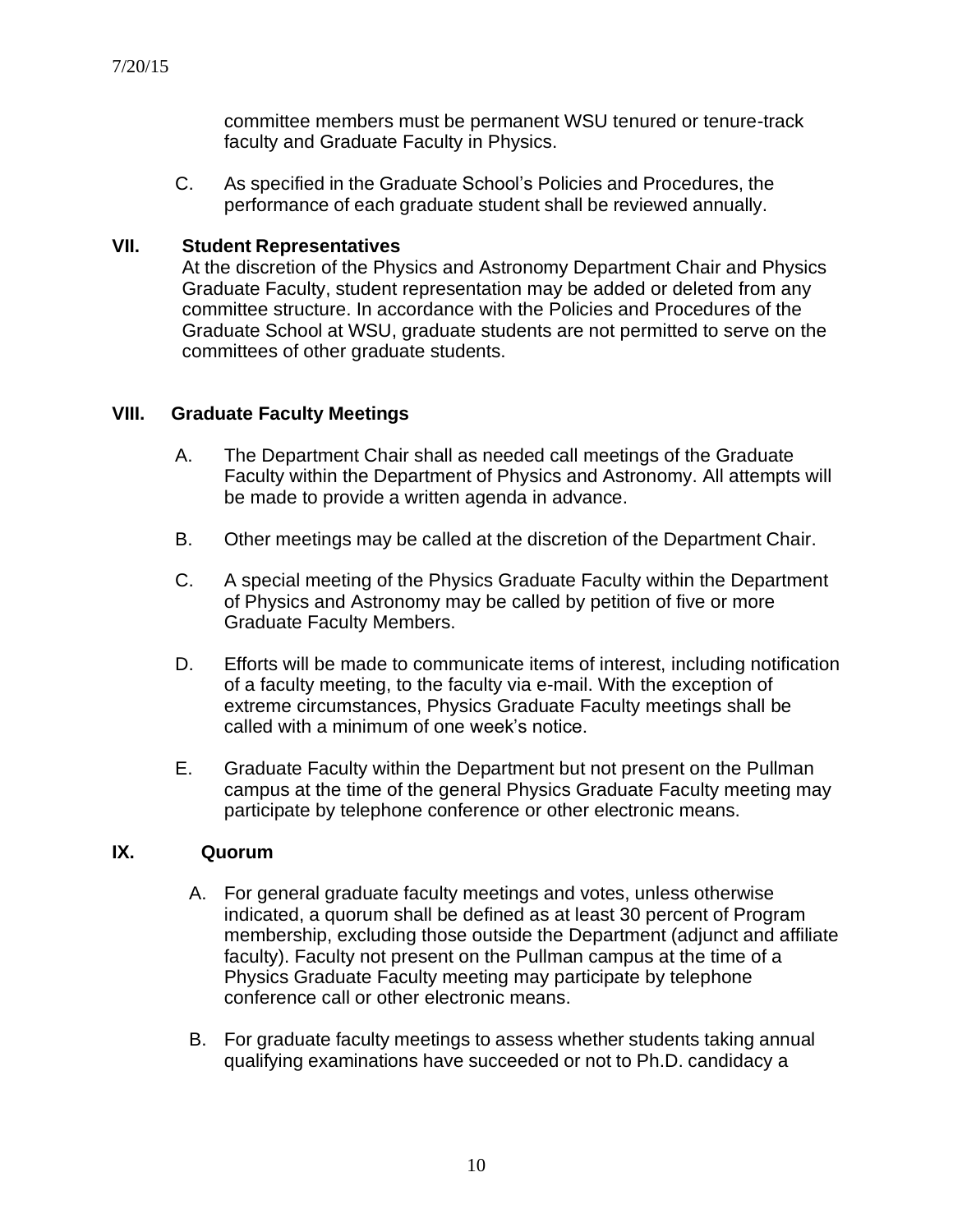quorum shall be defined as at least 30 percent of Program membership, excluding adjunct and affiliate faculty. Faculty not present on the Pullman campus at the time of such a meeting to assess candidacy may participate by telephone conference call or other electronic means.

- C. For programmatic subcommittees to conduct a business meeting, a quorum shall be defined as a minimum of 50 percent of the committee membership.
- D. Unless otherwise indicated, a simple majority of the total number of ballots cast is required to pass a motion.
- E. In the event of a tie vote, the Department Chair will decide the outcome.

### **X. Amendments to the Program Bylaws**

- A. The Program Bylaws shall be reviewed every fifth year by the Graduate Studies Committee and annually by the Department Chair.
- B. Amendments to the Graduate Bylaws may be initiated by any eligible Physics Graduate Faculty member. Proposed amendments must be forwarded to the Graduate Studies Committee and the Department Chair. After discussion, proposed amendments shall be forwarded to the Physics Graduate Faculty *at least two weeks prior to the faculty meeting* at which the amendments will be discussed. After discussion and possibly further amendments, the faculty may choose to vote on an amendment, table it for a future meeting, or elect to vote electronically or by secret ballot. Amendments to the Graduate Program in Physics Bylaws require a positive vote of the majority of all active Physics Graduate Faculty.
- C. All amendments and revisions must be submitted to the Graduate School and Faculty Senate for review and final approval.

### **XI. List of Active Graduate Faculty Members**

- A. List of Active Program Faculty within the Department of Physics and Astronomy
	- 1. Allen, Michael
	- 2. Baldassare, Vivienne
	- 3. Bose, Sukanta
	- 4. Cerruti, Nicholas
	- 5. Collins, Brian